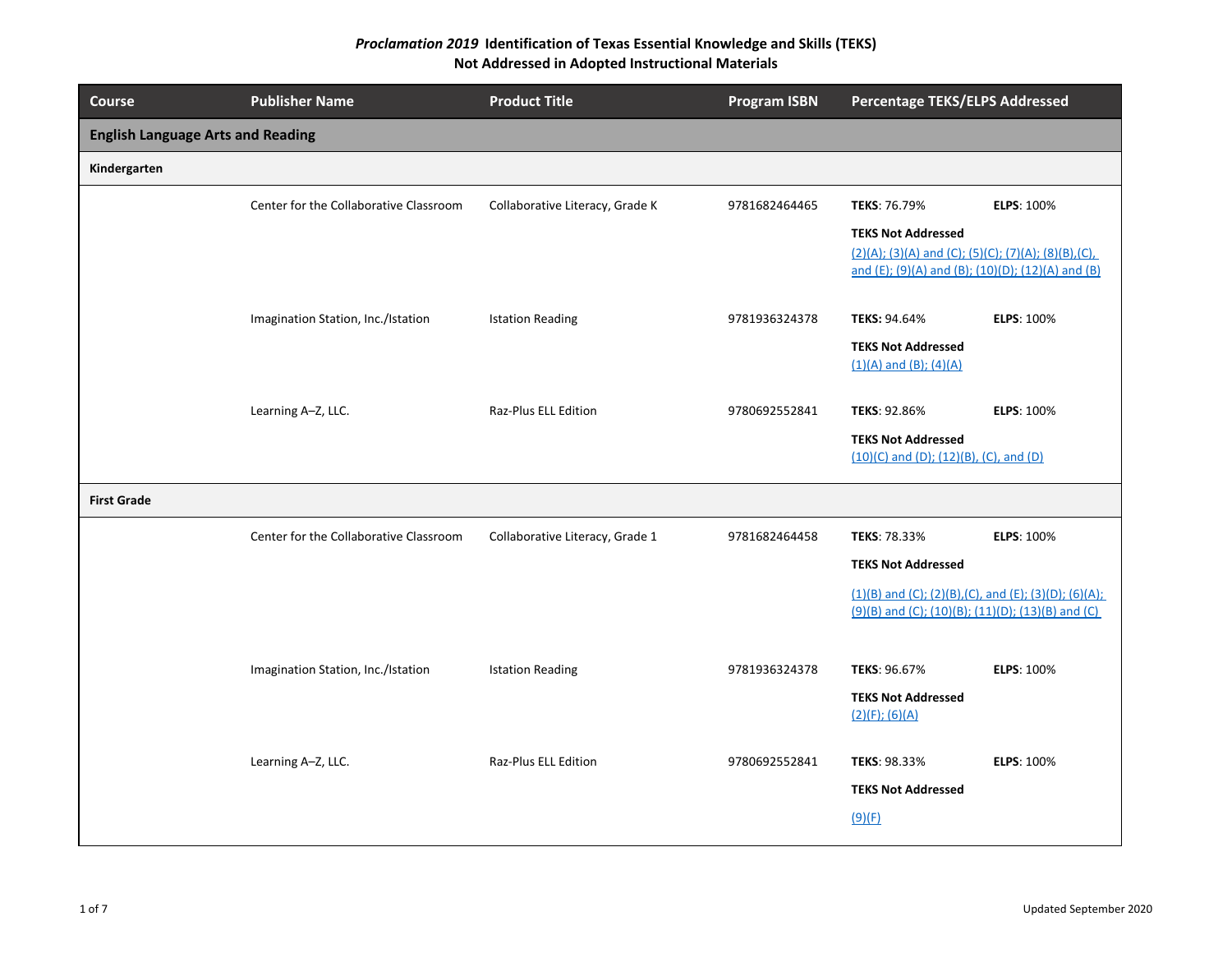| <b>Course</b>                            | <b>Publisher Name</b>                  | <b>Product Title</b>                              | <b>Program ISBN</b> | <b>Percentage TEKS/ELPS Addressed</b>                                          |                                                            |
|------------------------------------------|----------------------------------------|---------------------------------------------------|---------------------|--------------------------------------------------------------------------------|------------------------------------------------------------|
| <b>English Language Arts and Reading</b> |                                        |                                                   |                     |                                                                                |                                                            |
| <b>Second Grade</b>                      |                                        |                                                   |                     |                                                                                |                                                            |
|                                          | Center for the Collaborative Classroom | Collaborative Literacy, Grade 2                   | 9781682464441       | TEKS: 74.19%                                                                   | ELPS: 100%                                                 |
|                                          |                                        |                                                   |                     | <b>TEKS Not Addressed</b>                                                      |                                                            |
|                                          |                                        |                                                   |                     | $(1)(B)$ ; (2)(A), (B), (C), and (E); (3)(D); (6)(C);                          |                                                            |
|                                          |                                        |                                                   |                     | (8)(B) and (D); (9)(C) and (E); (10)(D); (11)(D);                              |                                                            |
|                                          |                                        |                                                   |                     | $(13)(B)$ , (C), (D), and (F)                                                  |                                                            |
|                                          | Imagination Station, Inc./Istation     | <b>Istation Reading</b>                           | 9781936324378       | TEKS: 98.39%                                                                   | <b>ELPS: 100%</b>                                          |
|                                          |                                        |                                                   |                     | <b>TEKS Not Addressed</b><br>(2)(E)                                            |                                                            |
| <b>Third Grade</b>                       |                                        |                                                   |                     |                                                                                |                                                            |
|                                          | Center for the Collaborative Classroom | Collaborative Literacy: Texas Edition,<br>Grade 3 | 9781682464380       | TEKS: 81.54%                                                                   | <b>ELPS: 100%</b>                                          |
|                                          |                                        |                                                   |                     | <b>TEKS Not Addressed</b>                                                      |                                                            |
|                                          |                                        |                                                   |                     | $(1)(B)$ and (C); (2)(C) and (D); (3)(A) and (D);                              |                                                            |
|                                          |                                        |                                                   |                     | $(9)(B)$ ; (10)(F) and (G); (11)(D); (13)(D) and (G)                           |                                                            |
|                                          | Learning A-Z, LLC.                     | <b>Raz-Plus ELL Edition</b>                       | 9780692552841       | TEKS: 67.69%                                                                   | <b>ELPS: 100%</b>                                          |
|                                          |                                        |                                                   |                     | <b>TEKS Not Addressed</b>                                                      |                                                            |
|                                          |                                        |                                                   |                     |                                                                                | $(2)(B)$ ; (7)(D); (8)(A); (9)(A), (C), (D), (E), and (F); |
|                                          |                                        |                                                   |                     |                                                                                | (10)(D), (F), and (G); (11)(A), (B), (C), (D), and (E);    |
|                                          |                                        |                                                   |                     | $(12)(A)$ , (B), and (C); (13)(F) and (G)                                      |                                                            |
| <b>Fourth Grade</b>                      |                                        |                                                   |                     |                                                                                |                                                            |
|                                          | Center for the Collaborative Classroom | Collaborative Literacy: Texas Edition,<br>Grade 4 | 9781682464397       | TEKS: 85.71%                                                                   | <b>ELPS: 100%</b>                                          |
|                                          |                                        |                                                   |                     | <b>TEKS Not Addressed</b>                                                      |                                                            |
|                                          |                                        |                                                   |                     | $(1)(C); (2)(C); (3)(A); (6)(C); (8)(C); (10)(F)$ and<br>(G); (11)(D); (13)(D) |                                                            |
|                                          |                                        |                                                   |                     |                                                                                |                                                            |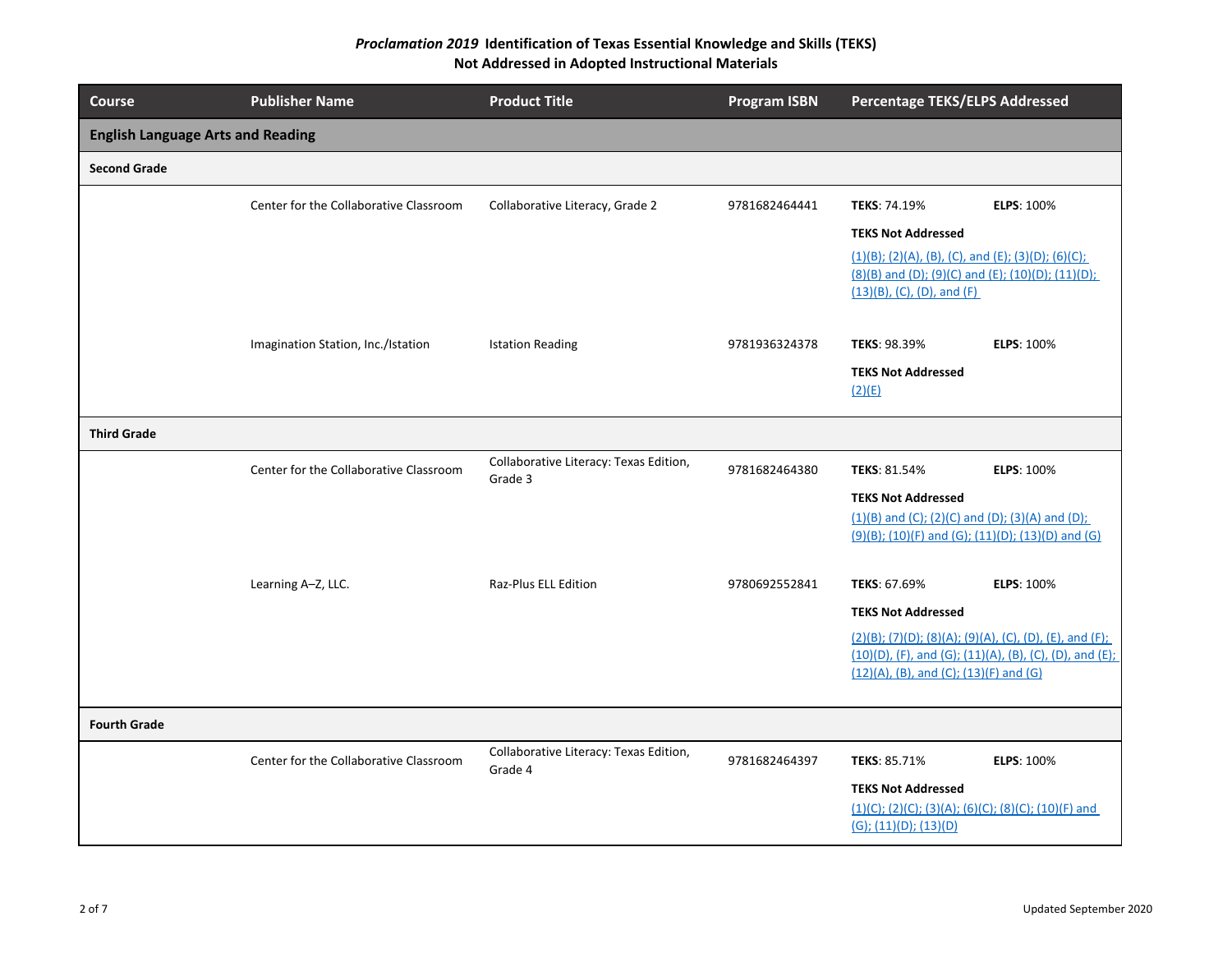| <b>Course</b>                            | <b>Publisher Name</b>                  | <b>Product Title</b>                              | <b>Program ISBN</b> | <b>Percentage TEKS/ELPS Addressed</b>                                  |                                                          |
|------------------------------------------|----------------------------------------|---------------------------------------------------|---------------------|------------------------------------------------------------------------|----------------------------------------------------------|
| <b>English Language Arts and Reading</b> |                                        |                                                   |                     |                                                                        |                                                          |
| <b>Fourth Grade (continued)</b>          |                                        |                                                   |                     |                                                                        |                                                          |
|                                          | Imagination Station, Inc./Istation     | <b>Istation Reading</b>                           | 9781936324378       | TEKS: 93.65%                                                           | <b>ELPS: 100%</b>                                        |
|                                          |                                        |                                                   |                     | <b>TEKS Not Addressed</b><br>$(1)(C)$ and $(D)$ ; $(2)(C)$ ; $(11)(D)$ |                                                          |
|                                          | Learning A-Z, LLC.                     | Raz-Plus ELL Edition                              | 9780692552841       | TEKS: 93.65%                                                           | ELPS: 100%                                               |
|                                          |                                        |                                                   |                     | <b>TEKS Not Addressed</b>                                              |                                                          |
|                                          |                                        |                                                   |                     | $(11)(B)$ , (C), and (D); (13)(F)                                      |                                                          |
|                                          |                                        |                                                   |                     |                                                                        |                                                          |
| <b>Fifth Grade</b>                       |                                        |                                                   |                     |                                                                        |                                                          |
|                                          | Center for the Collaborative Classroom | Collaborative Literacy: Texas Edition,<br>Grade 5 | 9781682464403       | TEKS: 80.95%                                                           | <b>ELPS: 100%</b>                                        |
|                                          |                                        |                                                   |                     | <b>TEKS Not Addressed</b><br>(E); (10)(F) and (G); (11)(D); (12)(D)    | (1)(C); (2)(C); (3)(A); (6)(C); (8)(C); (9)(A), (C), and |
|                                          | Learning A-Z, LLC.                     | Raz-Plus ELL Edition                              | 9780692552841       | TEKS: 85.71%                                                           | ELPS: 100%                                               |
|                                          |                                        |                                                   |                     | <b>TEKS Not Addressed</b>                                              |                                                          |
|                                          |                                        |                                                   |                     | (2)(A) and (B); (3)(D); (9)(F); (10)(C) and (G);<br>(11)(D); (13)(F)   |                                                          |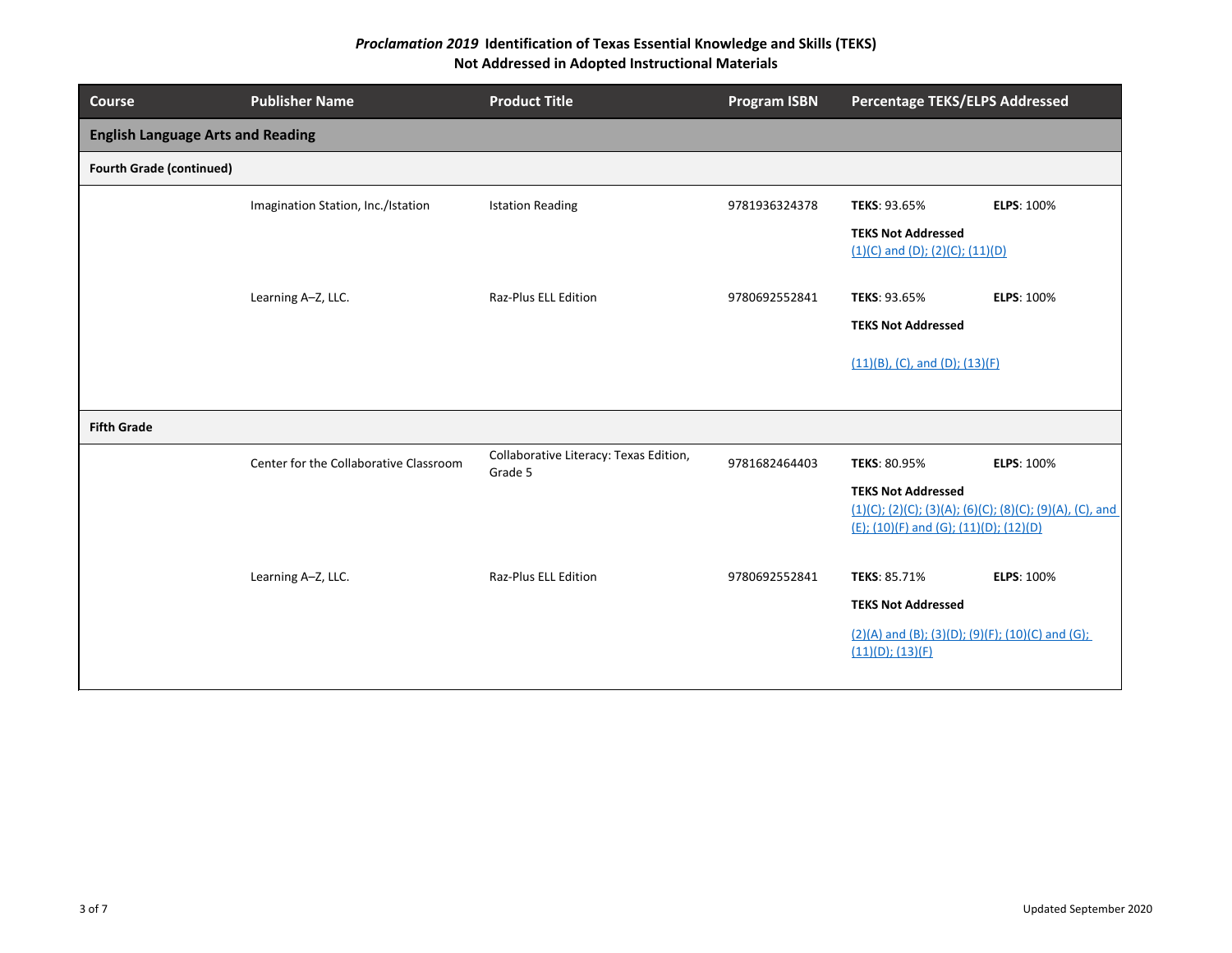| <b>Course</b>                            | <b>Publisher Name</b>              | <b>Product Title</b>                 | <b>Program ISBN</b> | <b>Percentage TEKS/ELPS Addressed</b>                                                             |  |
|------------------------------------------|------------------------------------|--------------------------------------|---------------------|---------------------------------------------------------------------------------------------------|--|
| <b>English Language Arts and Reading</b> |                                    |                                      |                     |                                                                                                   |  |
| <b>Sixth Grade</b>                       |                                    |                                      |                     |                                                                                                   |  |
|                                          | Imagination Station, Inc./Istation | <b>Istation Reading</b>              | 9781936324378       | TEKS: 96.83%<br><b>ELPS: 100%</b>                                                                 |  |
|                                          |                                    |                                      |                     | <b>TEKS Not Addressed</b><br>$(1)(C)$ ; $(10)(C)$                                                 |  |
|                                          | StrongMind                         | Texas English Language Arts Grade 6  | 9781948544009       | <b>ELPS: 100%</b><br><b>TEKS: 80.95%</b>                                                          |  |
|                                          |                                    |                                      |                     | <b>TEKS Not Addressed</b>                                                                         |  |
|                                          |                                    |                                      |                     | $(1)(A)$ , (B), (C), and (D); (3)(A); (7)(C); (8)(D) and<br>(E); (9)(F) and (G); (10)(D); (11)(D) |  |
|                                          | ThinkCERCA                         | ThinkCERCA, Texas Edition, 6th Grade | 9780999856130       | TEKS: 93.70%<br><b>ELPS: 100%</b>                                                                 |  |
|                                          |                                    |                                      |                     | <b>TEKS Not Addressed</b><br>$(1)(B)$ ; (6)(F); (8)(B); (11)(D)                                   |  |
| <b>Seventh Grade</b>                     |                                    |                                      |                     |                                                                                                   |  |
|                                          | StrongMind                         | Texas English Language Arts Grade 7  | 9781948544016       | <b>ELPS: 100%</b><br><b>TEKS: 82.54%</b>                                                          |  |
|                                          |                                    |                                      |                     | <b>TEKS Not Addressed</b>                                                                         |  |
|                                          |                                    |                                      |                     | $(1)(A)$ , (B), (C), and (D); (8)(A) and (F); (9)(C) and<br>(G); (10)(D); (11)(D); (12)(J)        |  |
|                                          | ThinkCERCA                         | ThinkCERCA, Texas Edition, 7th Grade | 9780999856147       | TEKS: 93.70%<br><b>ELPS: 100%</b>                                                                 |  |
|                                          |                                    |                                      |                     | <b>TEKS Not Addressed</b><br>(1)(B); (6)(F); (8)(B); (11)(D)                                      |  |
| <b>Eighth Grade</b>                      |                                    |                                      |                     |                                                                                                   |  |
|                                          | Imagination Station, Inc./Istation | <b>Istation Reading</b>              | 9781936324378       | TEKS: 87.50%<br><b>ELPS: 100%</b>                                                                 |  |
|                                          |                                    |                                      |                     | <b>TEKS Not Addressed</b>                                                                         |  |
|                                          |                                    |                                      |                     | (5)(A); (6)(B), (G), and (H); (9)(E); (10)(B); (11)(B)<br>and (C)                                 |  |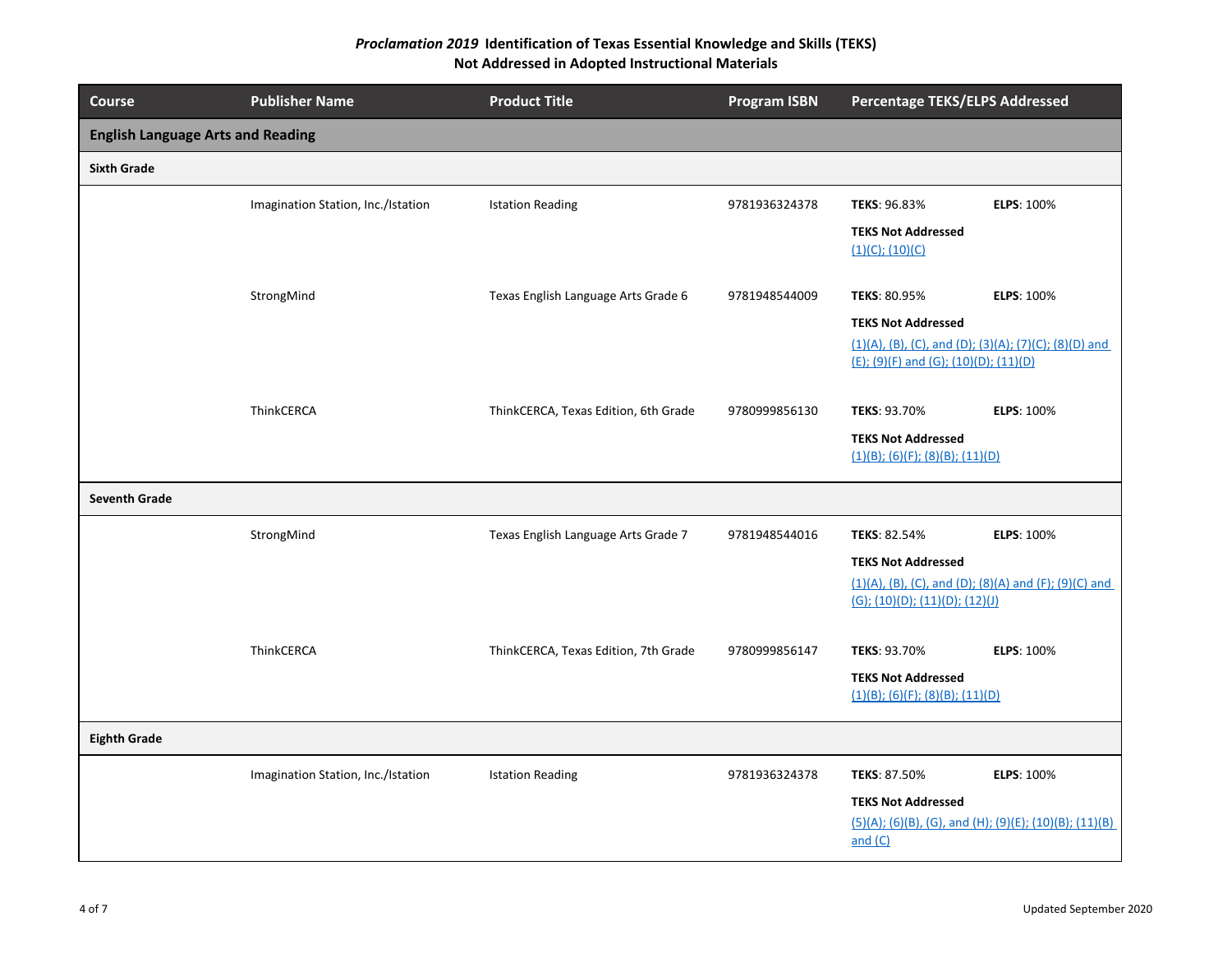| <b>Course</b>                            | <b>Publisher Name</b>              | <b>Product Title</b>                 | <b>Program ISBN</b> | <b>Percentage TEKS/ELPS Addressed</b>                                                                             |
|------------------------------------------|------------------------------------|--------------------------------------|---------------------|-------------------------------------------------------------------------------------------------------------------|
| <b>English Language Arts and Reading</b> |                                    |                                      |                     |                                                                                                                   |
| <b>Eighth Grade (continued)</b>          |                                    |                                      |                     |                                                                                                                   |
|                                          | StrongMind                         | Texas English Language Arts Grade 8  | 9781948544023       | TEKS: 81.25%<br><b>ELPS: 100%</b><br><b>TEKS Not Addressed</b>                                                    |
|                                          |                                    |                                      |                     | $(1)(A)$ , (B), (C), and (D); (7)(A), (B), and (C); (8)(C)<br>and (F); (9)(F); (10)(D); (11)(D)                   |
|                                          | ThinkCERCA                         | ThinkCERCA, Texas Edition, 8th Grade | 9780999856178       | <b>ELPS: 100%</b><br>TEKS: 93.75%<br><b>TEKS Not Addressed</b><br>$(1)(B)$ ; (6)(F); (8)(B); (11)(D)              |
| <b>Spanish Language Arts and Reading</b> |                                    |                                      |                     |                                                                                                                   |
| Kindergarten                             |                                    |                                      |                     |                                                                                                                   |
|                                          | Imagination Station, Inc./Istation | Istation Reading en Espanol          | 9781936324279       | ELPS: N/A<br>TEKS: 91.07%<br><b>TEKS Not Addressed</b><br>(1)(A); (2)(D); (8)(B), (E), and (F)                    |
| <b>First Grade</b>                       |                                    |                                      |                     |                                                                                                                   |
|                                          | Imagination Station, Inc./Istation | Istation Reading en Espanol          | 9781936324279       | <b>TEKS: 90.00%</b><br>ELPS: N/A<br><b>TEKS Not Addressed</b><br>(2)(B) and (C); (6)(D); (9)(B); (11)(E); (12)(B) |
| <b>Second Grade</b>                      |                                    |                                      |                     |                                                                                                                   |
|                                          | Imagination Station, Inc./Istation | Istation Reading en Espanol          | 9781936324279       | ELPS: N/A<br>TEKS: 98.39%<br><b>TEKS Not Addressed</b><br>(2)(D)                                                  |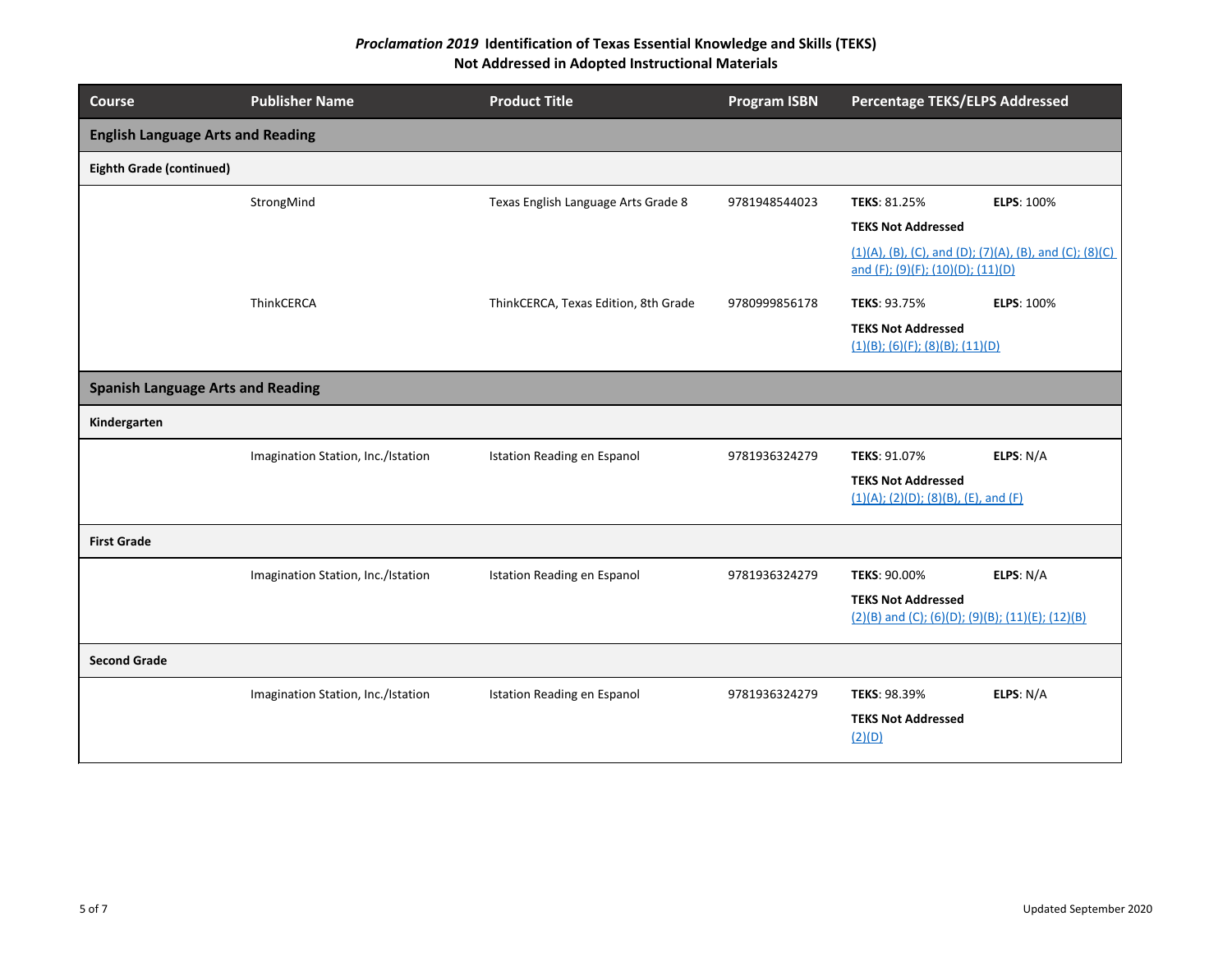| <b>Course</b>                            | <b>Publisher Name</b>              | <b>Product Title</b>               | <b>Program ISBN</b> | <b>Percentage TEKS/ELPS Addressed</b>                                                                           |  |
|------------------------------------------|------------------------------------|------------------------------------|---------------------|-----------------------------------------------------------------------------------------------------------------|--|
| <b>Spanish Language Arts and Reading</b> |                                    |                                    |                     |                                                                                                                 |  |
| <b>Third Grade</b>                       |                                    |                                    |                     |                                                                                                                 |  |
|                                          | Imagination Station, Inc./Istation | <b>Istation Reading en Espanol</b> | 9781936324279       | ELPS: N/A<br>TEKS: 78.79%                                                                                       |  |
|                                          |                                    |                                    |                     | <b>TEKS Not Addressed</b>                                                                                       |  |
|                                          |                                    |                                    |                     | $(1)(C)$ , (D), and (E); (2)(B) and (D); (3)(A); (6)(B),<br>(D), (E), and (H); (9)(E); (11)(C) and (D); (13)(B) |  |
| <b>Fourth Grade</b>                      |                                    |                                    |                     |                                                                                                                 |  |
|                                          | Imagination Station, Inc./Istation | Istation Reading en Espanol        | 9781936324279       | TEKS: 92.19%<br>ELPS: N/A                                                                                       |  |
|                                          |                                    |                                    |                     | <b>TEKS Not Addressed</b><br>(2)(B); (6)(C); (9)(C); (10)(D) and (G)                                            |  |
| <b>Fifth Grade</b>                       |                                    |                                    |                     |                                                                                                                 |  |
|                                          | EDUSPARK, INC.                     | Lengua, Ritmo y Cultura 5 KIT      | 9781948617611       | TEKS: 98.44%<br>ELPS: N/A                                                                                       |  |
|                                          |                                    |                                    |                     | <b>TEKS Not Addressed</b>                                                                                       |  |
|                                          |                                    |                                    |                     | (13)(B)                                                                                                         |  |
|                                          | Imagination Station, Inc./Istation | Istation Reading en Espanol        | 9781936324279       | ELPS: N/A<br>TEKS: 93.75%                                                                                       |  |
|                                          |                                    |                                    |                     | <b>TEKS Not Addressed</b><br>$(2)(A)$ and (B); (10)(G); (11)(D)                                                 |  |